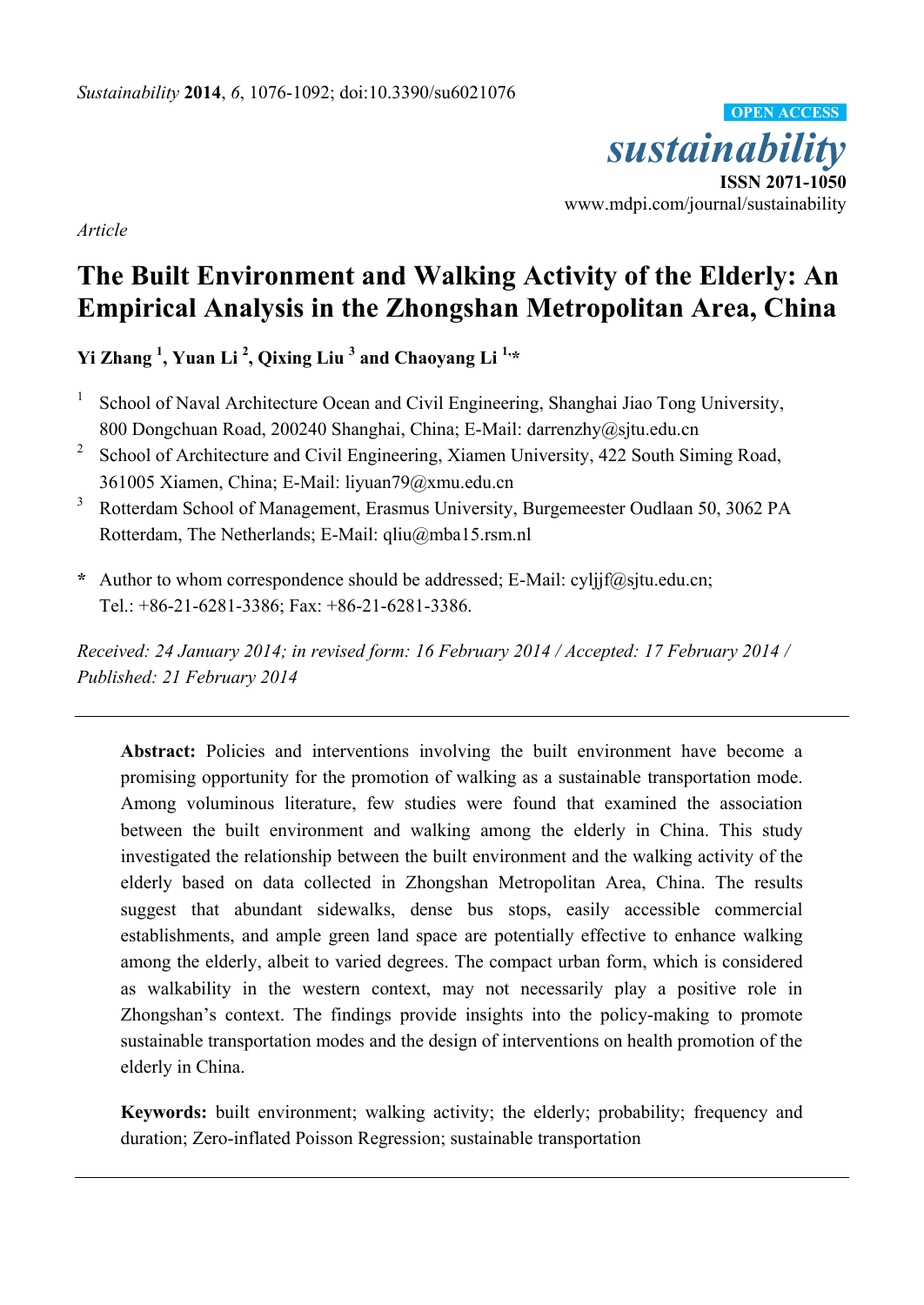#### **1. Introduction and Background**

There is strong evidence that regular physical activity provides substantial health benefits to the elderly [1]. Physical activity is positively associated with prevention of chronic diseases, disability, and bone fractures among the elderly [2]. As an important form of physical activity and a sustainable transportation mode, walking is safe, accessible and easy to incorporate into daily life [3,4]. In addition, walking has a low risk of injury and does not require special facilities or equipment [5,6]. Promoting walking among the elderly is a crucial component of the efforts to improve the overall physical activity levels of the elderly [7].

Up to the year 2012, the population of the elderly (aged 60 and over) in China was 194 million, accounting for 14.3% of the China's overall population [8]. China has stepped into an aging society. Since 2007, the National Health and Family Planning Commission of China (NHFPC) has launched an initiative of promoting healthy lifestyle in the Chinese population [9]. One of the key actions is to promote "ten thousand steps a day" among the general population, including the elderly, aiming to promote all kinds of walking and enhance the health level. However, the fact is that little is known about the factors that may influence the walking activity of the elderly in the non-western populations [10]. To provide practical implications for environmental interventions to promote walking activity of the elderly in China and policies to enhance the modal split of walking as a sustainable travel mode, it is imperative to investigate how the built environment is correlated with the walking activity.

After several decades of study on the connections between the built environment and travel behavior, researchers from the transportation-planning field have considered the effect of the built environment on walking as a mode of transportation [11–13]. Meanwhile, treating walking as a form of physical activity, researchers from the public health field has increasingly focused on the connection between the built environment and walking in the past decade or two [14,15]. Currently, researchers from these two fields have worked together to mutually contribute to the proliferation of research on the built environment correlates of walking by the elderly in the western context [16]. The research findings from the two fields have facilitated our understanding of the connection between the built environment and walking by the elderly and provided important policy implications for the planning of interventions.

The built environment measures employed in physical activity-related studies typically fell into two categories: the objective and the subjective. The objective built environment measures were generated from: (1) calculating built environment attributes at neighborhood level from secondary data such as Traffic Analysis Zone or Census [17,18]; (2) measuring the built environment attributes within a certain buffer radius of the respondents' residences [17,19]; or (3) quantifying the built environment attributes at high resolution or used cluster analysis to identify different urban forms [20,21]. The subjective measures were generally derived by surveying respondents' perceptions of the built environment [12,22]. Over the past decade, the volume of literature on the influence of the built environment on physical activity and health promotion among different age groups in the western context has exploded.

Elderly are found to be especially susceptible to the built environment as compared to the younger population [23,24]. Therefore, interventions involving the built environment have become a promising opportunity for the promotion of walking activity among the elderly [25,26]. In a recent systematic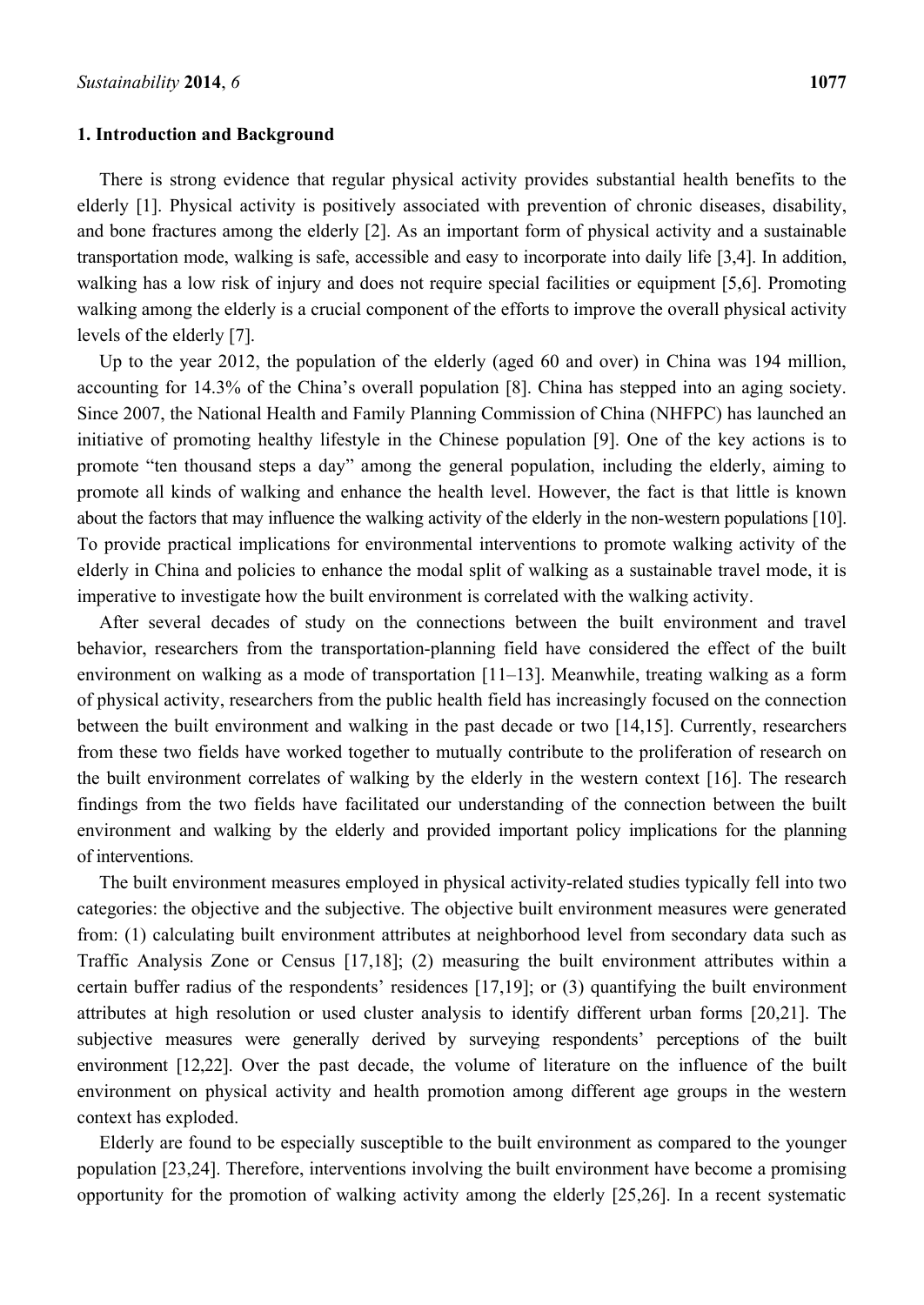review mainly focusing on the western context, Van Cauwenberg *et al.* [14] concluded that the following built environment features would impact the walking activity of the elderly, albeit to varied degrees: (1) walkability, e.g., residential density, land use mix diversity, and street connectivity [27,28]; (2) access to services, e.g., access to public transportation and recreational facilities [29,30]; (3) walking facilities, e.g., sidewalks and walking trails [29]; (4) safety, e.g., presence of heavy traffic and neighborhood crime-related safety [29]; (5) esthetics, e.g., greenery and scenery[31]; and (6) urbanization, e.g., the difference between urban and rural residents [32]*.* In terms of transportation (or utilitarian) walking, researchers [16,33] found that neighborhoods with higher density, greater connectivity, proximity of nonresidential destinations, and more land use mix reported higher rates of transportation walking than low-density, poorly connected, and single land use neighborhood. The recreational walking seemed more closely related to walking facilities, esthetics, crime safety, and access to commercial and recreational destinations [28,29,34].

What is worth mentioning is that the majority of "built environment-physical activity" studies have predominantly been conducted in the western context and their findings are not necessarily translatable to the Chinese context [14]*.* In recent years, supported by the validation and reliability of the physical activity scale in the Chinese context [35,36], scholars from the public health field have begun to examine the effects of physical activity on health outcomes in the elderly, e.g., obesity, inflammation, diabetes, metabolic syndrome, mortality, and subjective well-being [37–39]. However, in China's transportation planning field, only a few studies have examined the built environment representations in the Chinese context [40,41], let alone the association between the built environment and walking activity among the elderly [10,34], as the present paper does. Since the walking activity of the elderly is an indispensable starting point to facilitate the understandings and design effective interventions on health promotion, the present paper will serve as an extended body of literature.

This paper will present research results from a study aimed at investigating the relationship of the built environment on the walking activity of the elderly in the Chinese context with data collected from 274 neighborhoods in the Zhongshan Metropolitan Area. The study first generated built environment attributes featuring walkability, walking facility, access to services and destinations, and esthetics. Then, zero-inflated Poisson models were used to examine specifically how the probability, frequency and duration of self-reported walking trips of the elderly were related to the built environment attributes, together with personal and household attributes. The walking activity in the present study includes the daily trip frequency and duration of total walking, *i.e.*, both transportation and recreational walking. The elderly population in this study focuses on adults aged 60 and over. This study is among the rare efforts to incorporate the built environment into a walking activity-related study in the Chinese context. The findings will provide insights for transportation and public health agencies, practitioners, and researchers into the effective design of interventions on health promotion for the elderly and policy-making to boost the sustainable transportation mode.

#### **2. Data and Methods**

#### *2.1. Study Area*

We choose the Zhongshan Metropolitan Area as our study area to examine the walking behaviors of the elderly in the Chinese context. Located in one of the three largest coastal urban agglomerations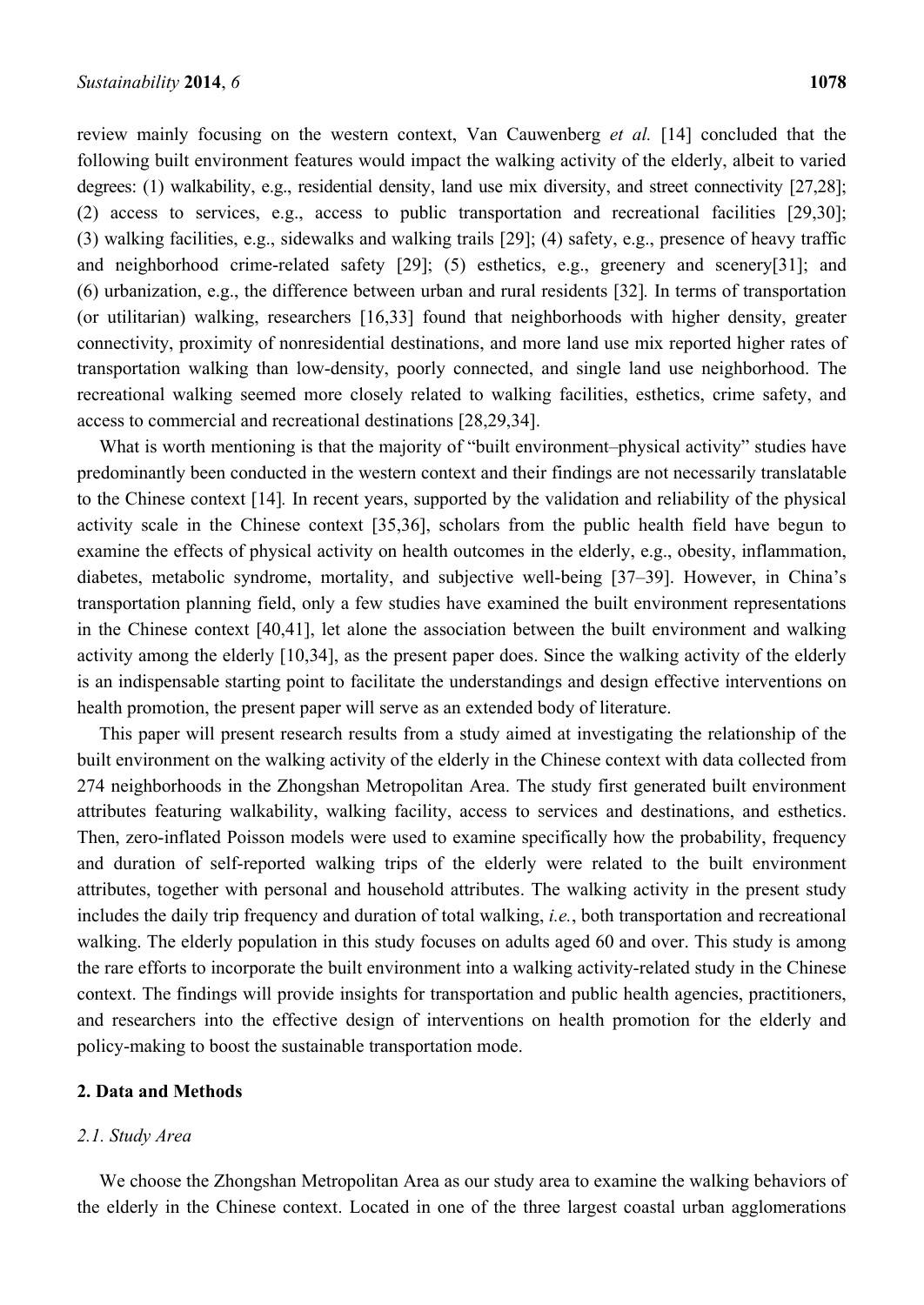with the most competitive economies in China (Figure 1), Zhongshan is a medium-sized prefecture-level city with an area of 1800  $km^2$  and a population of 3.1 million [42]. In the three agglomerations, there are about 20 medium-sized cities with similar urbanization and motorization levels and urban transport characteristics to Zhongshan [42]. Thus the research findings in Zhongshan might be typical and informative of the type of cities. In Zhongshan, the elderly make 2.55 trips per day on average, among which 52.5% are walking trips. The average frequency and duration of walking trips of the elderly is 1.38 trips and 19.56 minutes.

**Figure 1.** Study area. The figure on the left shows the location of the Zhongshan Metropolitan Area in China and the figure on the right shows the boundary of the Zhongshan Metropolitan Area.



## *2.2. Data Collection*

### 2.2.1. The Built Environment Data

The following data for the characterization of built environment attributes come from the Zhongshan Municipal Bureau of Urban Planning: (1) Traffic analysis zone (TAZ) boundaries—proxy for neighborhood boundaries; (2) land use in 2010 with five major types of land use (residential land, commercial and service facilities, industrial and manufacturing, green space, and other types of land uses); (3) population, dwelling units and employment in 2010; (4) road networks; (5) bus stops, and (6) political boundaries such as city and zone boundaries. All the data were then integrated into ArcGIS for further analysis.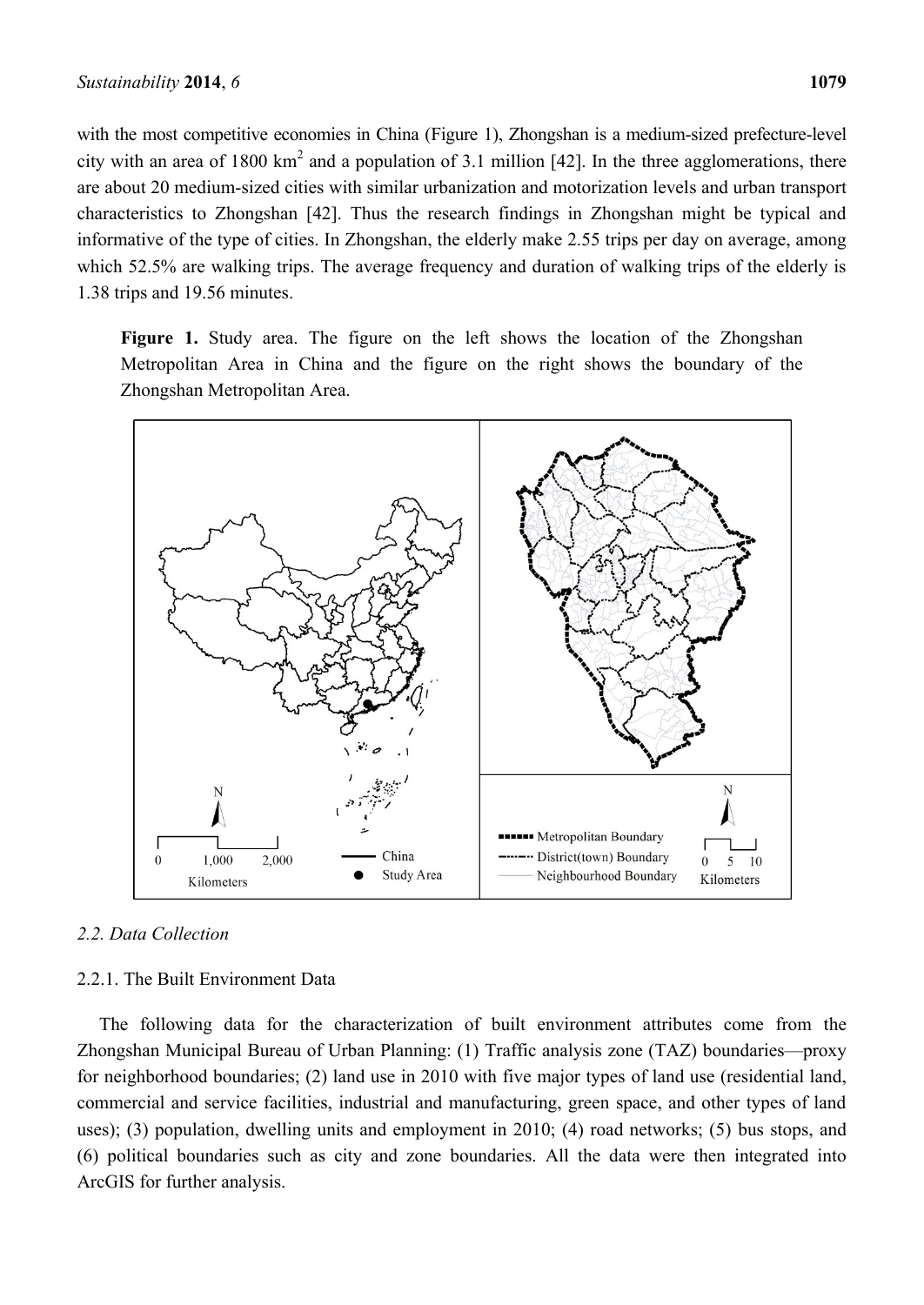#### 2.2.2. The Walking Activity Data

The cross-sectional walking activity data were derived from Zhongshan Household Travel Survey (ZHTS) in 2010 [43]. Selected by stratified random sampling covering the whole Zhongshan Metropolitan Area, the sample size of the elderly over 60 was 4308 (excluding invalid data) with a sample rate of 2.0%. The ZHTS 2010 provided the self-reported one-day walking activity, e.g., frequency, duration, purpose of walking trips, together with the personal and household data of the elderly.

## *2.3. Characterization of Built Environment Attributes*

The built environment data were collected on the basis of neighborhoods, which are defined to be spatially equivalent to TAZs. As designed to be homogeneous with respect to socio-demographic characteristics and living conditions [44], TAZs share boundaries with administrative divisions in most cases. A total of 274 TAZs in Zhongshan were included in this study. From the raw data, six built environment measures were identified on the neighborhood level: population density, sidewalk density, percentage of green space land use, bus-stop density, commercial accessibility and land-use diversity. According to the previous literature [14], the population density and land-use diversity demonstrates the features of walkability, the sidewalk density embodies the feature of walking facility, the bus stop density and commercial accessibility represent the features of access to services and destinations, and the percentage of green space land use reflect the feature of esthetics.

The population density, sidewalk density, percentage of green space land use and bus stop density are self-explanatory. The commercial accessibility and land-use diversity were calculated with respect to the context of Zhongshan or China, as applicable.

The commercial accessibility is measured by the area coverage of commercial facilities within fourteen minutes' walking distance from the center of a neighborhood. According to ZHTS, the duration of fourteen minutes was the average duration of a single walking trip of the elderly and was considered acceptable by the elderly [43].

The land-use diversity represents the degree to which different land uses in a neighborhood are mixed. We calculated the land-use diversity by the Entropy Index (EI) [45], wherein 0 indicates single-use environments and 1 stands for the equalization of different land uses in area coverage. EI is defined by:

$$
EI = \sum_{i=1}^{n} P_i \log(1/P_i)
$$
 (1)

where  $n =$  number of unique land uses,  $n \geq 1$ ;  $P_i =$  percentage of land use *i*'s coverage over total land use coverage. In China, the officially recommended proportion of residential land, industrial manufacturing land, commercial facilities land, green space land and other land is close to 2:2:1:1:1 [46], which is applied in the land use planning practice in Chinese cities including Zhongshan. This proportion generates an entropy index of 0.67. Thus each of the original entropy indices of a TAZ in this study is transformed into a criterion that is 0.67 of the standard 1, and all other indices are ranged between 0 and 1 based on the standard 1 [41].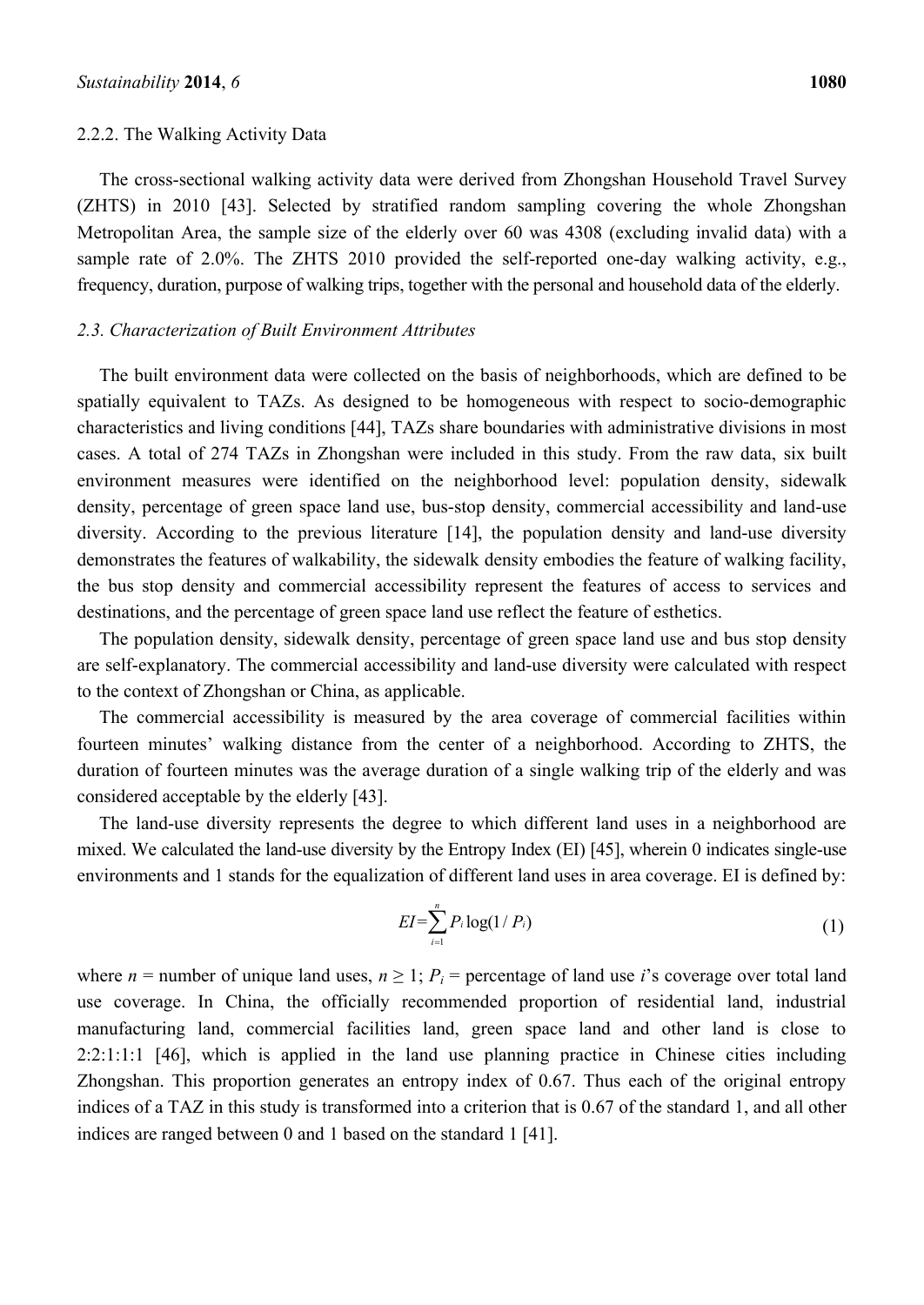### *2.4. Model Specification*

The percentage of the elderly making zero walking trips is 43.4%. Thus the count of frequency or duration of walking trips has more zero observations than predicted by a Poisson process, which assumes that the conditional variance of the distributions of frequency and duration of walking trips are equal to the expected values [47]. The Vuong model selection test indicates insignificant over-dispersion, strongly favoring a zero-inflated Poisson (ZIP) regression approach to analyzing the data. Compared to a standard Poisson regression model, a ZIP model can capture both the excess zero group and the nonzero group by estimating two separate models and connecting them [48]. First, a binary logit model is estimated for the certain-zero cases, predicting whether or not an elderly person would make walking trips. Then, a Poisson model is estimated for the elderly that make at least one walking trip per day.

This study chose a ZIP model to analyze the relationship between the built environment and the walking activity. The ZIP model assumes that the dependent variable (in this case, the frequency and duration of walking trips of the elderly) for a sample size  $k$ ,  $N = (n_1, n_2, ..., n_k)$ , is independent. The model is [49]:

$$
\begin{cases}\nn = 0 \text{ with probability } p_i + (1 - p_i)^{\exp(-\lambda_i)} \\
n_i = n \text{ with probability } \frac{(1 - p_i)^{\exp(-\lambda_i)\lambda_i^n}}{n!}\n\end{cases}
$$
\n(2)

where  $p_i$  is the probability of an elderly person having zero frequency and duration of walking trips and  $n (n > 0)$  is the frequency and duration of walking trips.

To calibrate the coefficient of the ZIP model with Stata 12.0, we rewrote the ZIP model with natural log transformation in both Poisson and binary logit models. We employed the same independent variable sets in the binary logit and Poisson models, as we assumed that those variables were significantly associated with the walking activity of the elderly. The ZIP model specifications were expressed as follows in the order of the Poisson model and binary logit model:

$$
Pr_{\text{frequency}}(Pr_{\text{duration}}) = \beta_0 + \beta_1 * \text{GENDER} + \beta_2 * \text{AGE} + \beta_3 * \text{EMPLOYED}
$$
  
+  $\beta_4 * \text{PROWALK} + \beta_5 * \text{HHSIZE}\_1 + \beta_6 * \text{HHSIZE}\_2 + \beta_7 * \text{HIGHINC}$  (3)  
+  $\beta_8 * \text{MEDINC} + \beta_9 * \text{BIKES} + \beta_{10} * \text{EBIKES} + \beta_{11} * \text{MOTORS} + \beta_{12} * \text{CARS}$   

$$
Nr_{\text{frequency}}(Nr_{\text{duration}}) = \beta_0' + \beta_1' * \text{GENDER} + \beta_2' * \text{AGE} + \beta_3' * \text{EMPLOYED}
$$
  
+  $\beta_4' * \text{PROWALK} + \beta_5' * \text{HHSIZE}\_1 + \beta_6' * \text{HHSIZE}\_2 + \beta_7' * \text{HIGHINC} +$   
 $\beta_8' * \text{MEDINC} + \beta_9' * \text{BIKES} + \beta_{10} * \text{EBIKES} + \beta_{11}' * \text{MOTORS} + \beta_{12}' * \text{CARS}$  (4)

where *Pr*<sub>frequency</sub> and *Pr*<sub>duration</sub> in the binary logit mode is the probability of having zero frequency and duration of walking trips; *Nr*frequency and *Nr*duration in the Poisson model is the frequency (trips) and duration (minutes) of walking trips; GENDER denotes whether the respondent is male or female; AGE represents the respondent's age in years; EMPLOYED stands for employment status of the respondent; PROWALK describes whether the respondents favor walking over other travel modes in daily travel; HHSIZE 1 and HHSIZE 2 are dummies for the household size of one and two persons (with a reference category of more than two); HIGHINC and MEDINC\_M are dummies for the h<sup>or</sup> 0 with probability p+(1-p)<sup>nock</sup><br>
household total annual income ranges of above 60000 Chinese Yuan Renambi (RMB, three responses)<br>
To calibrate the officient of the ZIP model with State 1.20, we rewrote the ZIP mo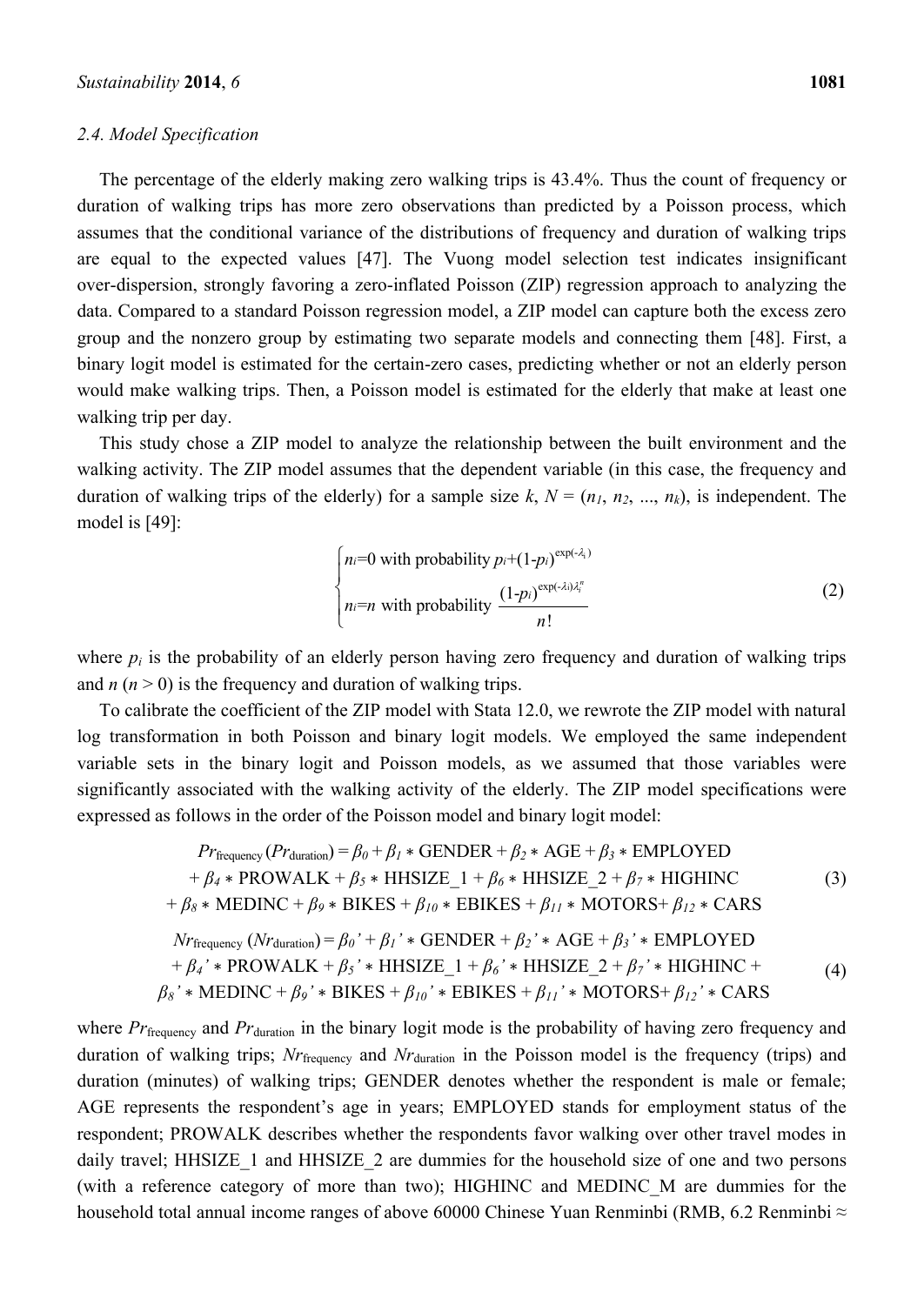1 US Dollar in 2010) and 20000–60000 RMB (with a reference category of 0–20000 RMB); BIKES, EBIKES, MOTORS and CARS represent the number of bicycles, electric bikes, motorcycles and private cars in a household, respectively.

Along with the basic model presented above, regression of the dependent variables proceeded in an expanded model. The expanded model adds six built environment attributes as independent variables, where POP, MIXTURE, SIDEWALK, BUSSTOP, COMACC, and GREEN demonstrate the population density, land-use mixture of the neighborhood, sidewalk density, commercial destination accessibility, bus-stop density, and percentage of green space land use where the respondents lives.

## **3. Results**

## *3.1. Descriptive Statistics*

Descriptive statistics provide a general view of the dependent and independent variables (Table 1), broken down based on whether or not the elderly would make walking trips. There is a higher percentage of male and employed elders in Group One (having no walking trips) than in Group Two (having at least one walking trip). Group two is generally older and has a more positive attitude towards walking than Group One. At the household level, Group one has a larger household size with nearly half of them (48%) living in a household with three persons or more, compared to 41% of Group Two. The households of Group One are more affluent and own more vehicles than that of Group two. The standard deviation values of the built environment attributes were larger than or close to their mean values (all but MIXTURE, land-use mixture), implying the substantial variations of built environment features among neighborhoods in Zhongshan (Table 1).

|                                                                                   | <b>Group One</b> |              |       | <b>Group Two</b> | Group One & Two       |                |
|-----------------------------------------------------------------------------------|------------------|--------------|-------|------------------|-----------------------|----------------|
| <b>Description</b>                                                                | Mean             | Std.<br>Dev. | Mean  | Std.<br>Dev.     | Min                   | Max            |
| Frequency of walking trips of the elderly, trips per day, count                   | $\theta$         | $\theta$     | 2.43  | 1.04             | $0^*/1$ <sup>**</sup> | $0^*/10^{**}$  |
| Duration of walking trips of the elderly, minutes per day, count                  | $\theta$         | $\mathbf{0}$ | 34.57 | 24.06            | $0^*/1$ <sup>**</sup> | $0^*/290^{**}$ |
| $1 = Male$ , $0 = Female$ , binary                                                | 0.71             | 0.46         | 0.52  | 0.50             | $\theta$              | 1              |
| Age of the respondent in years, count                                             | 65.30            | 5.59         | 68.45 | 7.09             | 60                    | $94^*/95^{**}$ |
| The respondent is employed, binary, $1 = yes$                                     | 0.33             | 0.47         | 0.18  | 0.38             | $\theta$              | 1              |
| The respondent favors walking over other modes, binary, $1 = yes$                 | 0.07             | 0.25         | 0.42  | 0.49             | $\theta$              | 1              |
| Household size is one person, binary, $1 = yes$                                   | 0.17             | 0.38         | 0.22  | 0.42             | $\theta$              |                |
| Household size is two persons, binary, $1 = yes$                                  | 0.35             | 0.48         | 0.36  | 0.48             | $\theta$              | 1              |
| Household size is three or more persons, binary, $1 = yes$                        | 0.48             | 0.50         | 0.41  | 0.49             | $\theta$              | 1              |
| High household income( $>60000$ RMB/yr), binary, $1 = yes$                        | 0.14             | 0.35         | 0.16  | 0.36             | $\mathbf{0}$          | $\mathbf{1}$   |
| Medium household income $(20000-60000 \text{ RMS/yr})$ , binary, $1 = \text{yes}$ | 0.52             | 0.50         | 0.44  | 0.50             | $\mathbf{0}$          | 1              |
| Low household income (<20000 RMB/yr), binary, $1 = yes$                           | 0.34             | 0.47         | 0.40  | 0.49             | $\mathbf{0}$          | 1              |
| Number of bikes in a household, count                                             | 0.74             | 0.74         | 0.53  | 0.67             | $\theta$              | 5              |
| Number of electric bikes in a household, count                                    | 0.29             | 0.50         | 0.16  | 0.41             | $\theta$              | $3*/4**$       |
| Number of electric bikes in a household, count                                    | 0.29             | 0.50         | 0.16  | 0.41             | $\theta$              | $3^*/4^{**}$   |
| Number of motorcycles in a household, count                                       | 0.88             | 0.89         | 0.65  | 0.80             | $\theta$              | $5^*/4^{**}$   |

**Table 1.** Descriptive statistics for dependent and independent variables.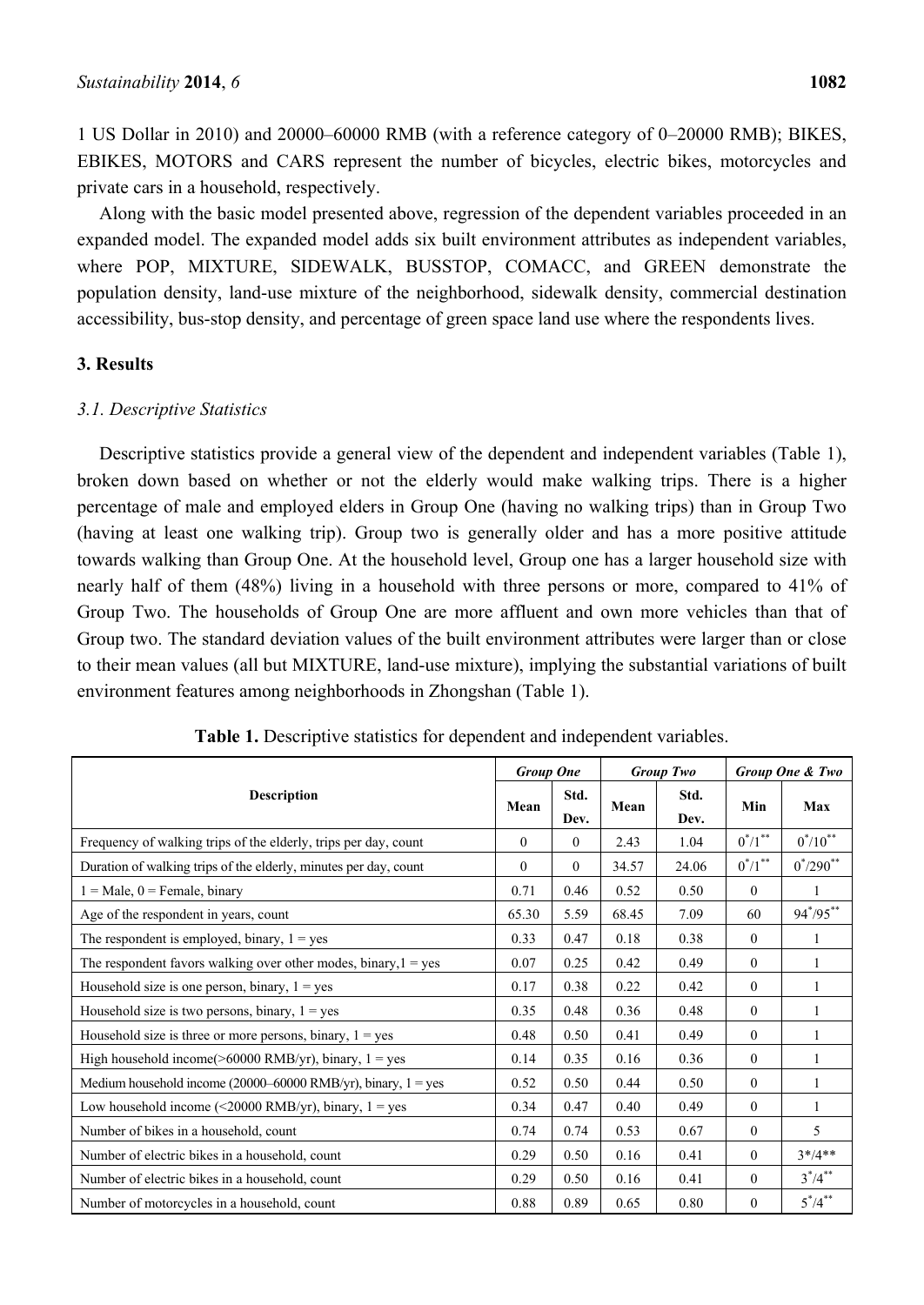| <b>Description</b>                                                                       |      | <b>Group One</b> |      | <b>Group Two</b> |          | Group One & Two |  |
|------------------------------------------------------------------------------------------|------|------------------|------|------------------|----------|-----------------|--|
|                                                                                          |      | Std.<br>Dev.     | Mean | Std.<br>Dev.     | Min      | Max             |  |
| Number of private cars in a household, count                                             | 0.17 | 0.38             | 0.15 | 0.41             | 0        | 4               |  |
| Population density, $1000$ persons/ $km^2$ , continuous                                  | 5.09 | 7.46             | 9.76 | 11.27            | 0.048    | 43.934          |  |
| Land-use mixture                                                                         | 0.71 | 0.18             | 0.69 | 0.18             | 0        | 0.99            |  |
| Sidewalk density, $km/km^2$ , continuous                                                 | 3.79 | 2.84             | 5.08 | 3.47             | 0.10     | 12.14           |  |
| Bus stop density, number of bus stops per $km^2$ , continuous                            | 1.08 | 1.66             | 2.13 | 2.80             | 0        | 10.38           |  |
| Area coverage of commercial establishments within 14 minutes' walk,<br>in ha, continuous | 5.41 | 6.13             | 7.48 | 6.87             | $\Omega$ | 203.46          |  |
| Percentage of green space land use in all land uses, continuous                          | 0.06 | 0.07             | 0.07 | 0.09             | 0.005    | 0.654           |  |

**Table 1.** *Cont.* 

Note: *Group One* denotes the elderly who have zero frequency and duration of walking trips per day (sample=1870); *Group Two* denotes the elderly who have at least one walking trips per day (sample = 2438); Std. Dev. denotes Standard Deviation. \* belongs to *Group One* and \*\* belongs to *Group Two.*

## *3.2. Logit Regression Analysis of Probability of Zero Frequency and Duration of the Walking Trips of the Elderly*

The results of the logit regression of the ZIP model revealed how different attributes were associated with the probability of the elderly having zero frequency and duration of walking trips. We took the results of the probability of zero walking frequency as an example, as showed in column two of Table 2. At the personal level, all of the attributes displayed significant associations (Table 2). To be specific, being male or employed was associated with a higher probability of having zero walking trips. On the contrary, having a positive attitude towards walking (pro-walking), *i.e.*, preferring walking to other modes, would substantially decrease the probability of having zero walking trips.

At the household level, living arrangement and vehicle ownership showed significant associations. Living alone or with a spouse/partner, compared to living with two or more other members, was associated with a 61.54% to 61.79% higher probability of having zero walking trips. Having an additional bike, electric bike, motorcycle or private car in the household was related to a significant increase of zero probability of walking frequency.

Among the six neighborhood built environment attributes, four displayed significantly negative associations. One unit increase of population density, sidewalk density or bus stop density is related to a 6.3% to 14.6% decrease of probability of having zero walking trips. Compared to the elderly residing in the neighborhood with the lowest percentage of green space land use, the elderly who live in the neighborhood with the highest would have 39.8% less probability to make zero walking trips.

The significance and signs for the household variables persisted across all models and the relative risk ratios (RRRs) showed only slight variation. The increase of LR chi2 and Log likelihood (Table 2) in expanded models compared to the basic model demonstrated the improvement of goodness of fit. That implied that the built environment contributed to strengthening the explanatory power.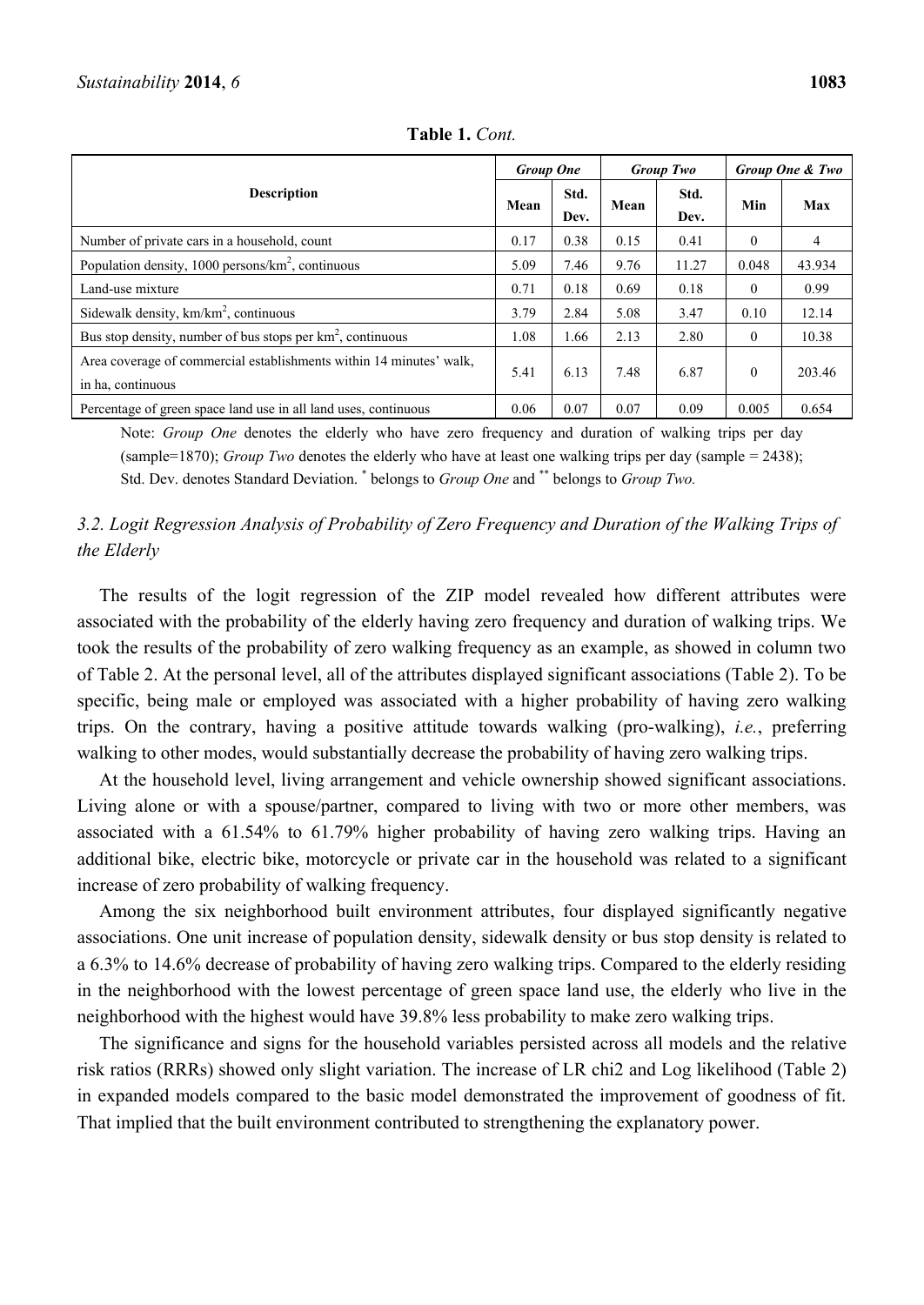## *3.3. Poisson Regression Analysis of Frequency of Walking Trips by the Elderly*

The results indicated the connections between different attributes and the walking frequency of the elderly who made at least one walking trip in a day (Table 2). At the personal and household level, only two attributes, *i.e.*, the attitude of pro-walking and household bike ownership, displayed significant associations. The elderly who were pro-walking would make 32.7% more walking trips than the counterpart. Having an additional bike in a household was related to a 4.6% decrease in the walking frequency of the elderly.

All the six built environment attributes were statistically significant at a 95% confidence interval, of which the sidewalk density, bus stop density, commercial accessibility and percentage of green space land use were positive, and the population density and land-use mixture were negative. Given the range of 12.04 (km/km<sup>2</sup>) of sidewalk density (Table 2) and an incident rate ratio (IRR) of 3.5% (= exp(0.034)−1), the elderly who live in the neighborhood with the densest sidewalks would make 41.3% more walking trips than those living in the neighborhood with the sparsest sidewalks. Similarly, with abundant and easily accessible commercial establishments within walking distance, the elderly would at most walk 85.0% more. All else being equal, in the neighborhood with the highest percentage of green space land use or densest bus stops, the elderly would make 12.2% to 23.2% more walking trips. Compared to the elderly living in the neighborhood with the lowest population density or land-use mixture, the elderly living in the neighborhood with the highest would make 38.3% or 30.3% less walking trips, respectively.

The signs for the household variables persisted across all models and the IRRs showed only slight variation. The LR chi2 and Log likelihood of each model represent the overall goodness of fit. Adding built environment variables to the model enhanced the predictability as shown in the change of LR chi2 and Log likelihood (Table 2).

|                     | <b>Basic Model</b>                         |          |                                             |                | <b>Expanded Model</b> |                                            |                                             |                |  |
|---------------------|--------------------------------------------|----------|---------------------------------------------|----------------|-----------------------|--------------------------------------------|---------------------------------------------|----------------|--|
| <b>Variable</b>     | <b>Frequency of</b><br>walking (trips/day) |          | <b>Duration of walking</b><br>(minutes/dav) |                |                       | <b>Frequency of</b><br>walking (trips/day) | <b>Duration of walking</b><br>(minutes/dav) |                |  |
|                     | Coefficient                                |          | Coefficient                                 |                | Coefficient           |                                            | Coefficient                                 |                |  |
|                     | Logit                                      | Poisson  | Logit                                       | <b>Poisson</b> | Logit                 | <b>Poisson</b>                             | Logit                                       | <b>Poisson</b> |  |
| Personal attributes |                                            |          |                                             |                |                       |                                            |                                             |                |  |
| <b>CONSTANT</b>     | 2.809                                      | 0.777    | 2.373                                       | 3.282          | 3.801                 | 0.778                                      | 2.984                                       | 3.009          |  |
| <b>GENDER</b>       | 0.761                                      | 0.034    | 0.618                                       | 0.032          | 0.717                 | 0.039                                      | 0.578                                       | 0.041          |  |
| AGE                 | $-0.066$                                   | 0.001    | $-0.052$                                    | 0.004          | $-0.064$              | 0.001                                      | $-0.049$                                    | 0.005          |  |
| <b>EMPLOYED</b>     | 0.559                                      | $-0.050$ | 0.523                                       | $-0.173$       | 0.326                 | $-0.011$                                   | 0.324                                       | $-0.120$       |  |
| <b>PROWALK</b>      | $-3.706$                                   | 0.270    | $-2.053$                                    | 0.053          | $-3.617$              | 0.283                                      | $-2.021$                                    | 0.360          |  |

**Table 2.** Zero-inflated Poisson regressions of frequency and duration of walking trips of the elderly.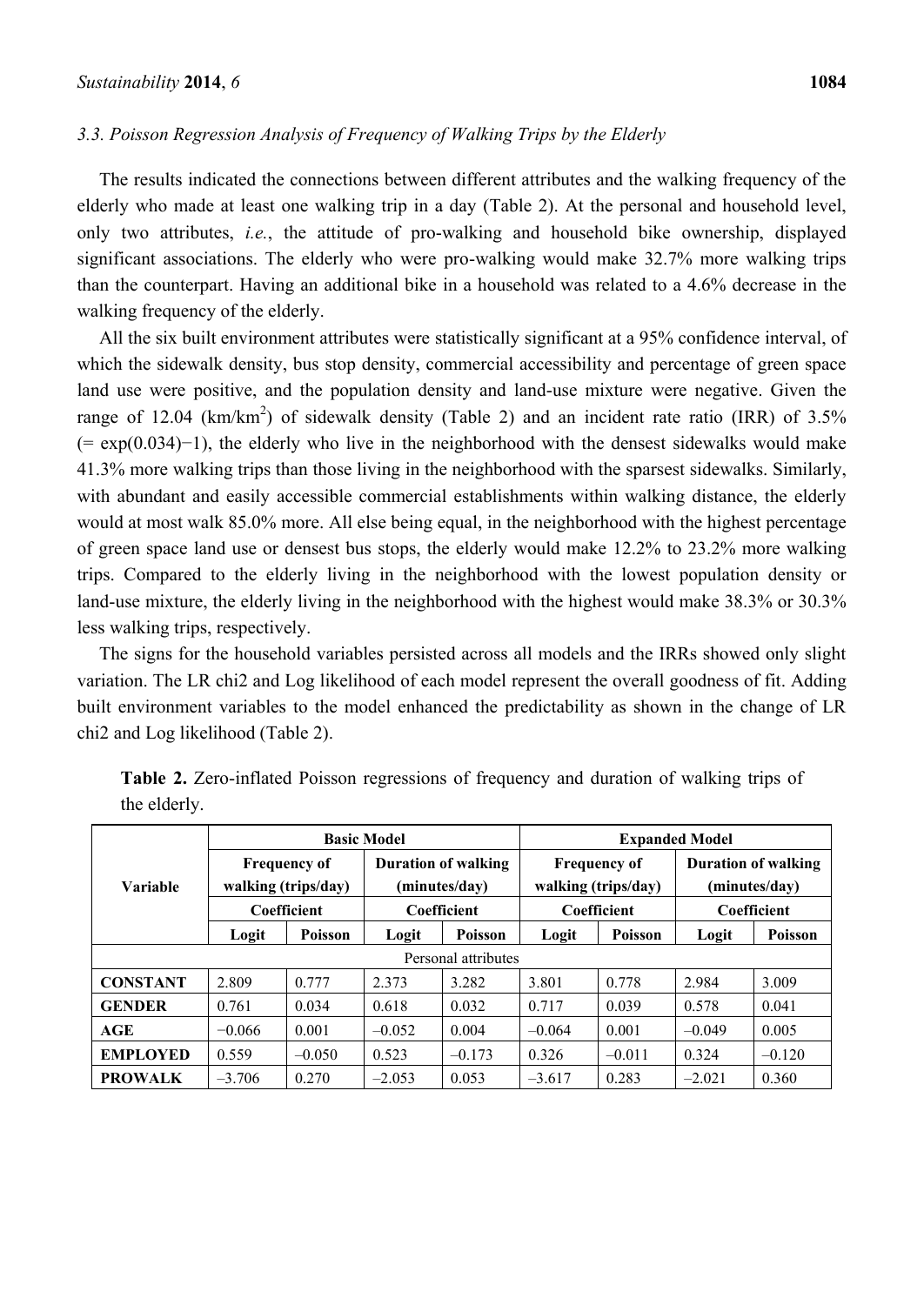|                      | <b>Basic Model</b>                         |                                                                     |                                             |                              | <b>Expanded Model</b>                      |          |                                             |          |
|----------------------|--------------------------------------------|---------------------------------------------------------------------|---------------------------------------------|------------------------------|--------------------------------------------|----------|---------------------------------------------|----------|
|                      | <b>Frequency of</b><br>walking (trips/day) |                                                                     | <b>Duration of walking</b><br>(minutes/day) |                              | <b>Frequency of</b><br>walking (trips/day) |          | <b>Duration of walking</b><br>(minutes/day) |          |
| Variable             |                                            |                                                                     |                                             |                              |                                            |          |                                             |          |
|                      | Coefficient                                |                                                                     | Coefficient                                 |                              | Coefficient                                |          | Coefficient                                 |          |
|                      | Logit                                      | Poisson                                                             | Logit                                       | Poisson                      | Logit<br>Poisson                           |          | Logit                                       | Poisson  |
|                      |                                            | Household attributes (HHSIZE>2 and LOWINC are reference categories) |                                             |                              |                                            |          |                                             |          |
| <b>HHSIZE 1</b>      | 0.385                                      | $-0.012$                                                            | 0.302                                       | 0.040                        | 0.480                                      | 0.001    | 0.315                                       | 0.019    |
| <b>HHSIZE 2</b>      | 0.374                                      | $-0.015$                                                            | 0.303                                       | $-0.016$                     | 0.481                                      | $-0.001$ | 0.349                                       | $-0.030$ |
| <b>HIGHINC</b>       | $-0.402$                                   | 0.138                                                               | $-0.377$                                    | 0.004                        | $-0.108$                                   | 0.076    | $-0.098$                                    | $-0.081$ |
| <b>MEDINC</b>        | $-0.025$                                   | 0.059                                                               | $-0.011$                                    | $-0.043$                     | 0.171                                      | 0.025    | 0.164                                       | $-0.086$ |
| <b>BIKES</b>         | 0.340                                      | $-0.061$                                                            | 0.345                                       | $-0.019$                     | 0.296                                      | $-0.047$ | 0.292                                       | $-0.068$ |
| <b>EBIKES</b>        | 0.612                                      | $-0.058$                                                            | 0.542                                       | $-0.067$                     | 0.507                                      | $-0.036$ | 0.431                                       | $-0.054$ |
| <b>MOTORS</b>        | 0.376                                      | $-0.006$                                                            | 0.292                                       | 0.030                        | 0.330                                      | 0.008    | 0.236                                       | 0.040    |
| <b>CARS</b>          | 0.343                                      | 0.012                                                               | 0.287                                       | 0.040                        | 0.336                                      | 0.026    | 0.248                                       | 0.040    |
|                      |                                            |                                                                     |                                             | Built environment attributes |                                            |          |                                             |          |
| <b>POPDEN</b>        |                                            |                                                                     |                                             |                              | $-0.065$                                   | $-0.008$ | $-0.038$                                    | $-0.005$ |
| <b>MIXTURE</b>       |                                            |                                                                     |                                             |                              | $-0.360$                                   | $-0.360$ | 0.244                                       | $-0.041$ |
| <b>SIDEWALK</b>      |                                            |                                                                     |                                             |                              | $-0.106$                                   | 0.034    | $-0.045$                                    | 0.016    |
| <b>BUSSTOP</b>       |                                            |                                                                     |                                             |                              | $-0.157$                                   | 0.012    | $-0.124$                                    | 0.012    |
| <b>COMACC</b>        |                                            |                                                                     |                                             |                              | $-0.007$                                   | 0.004    | $-0.009$                                    | 0.002    |
| <b>GREEN</b>         |                                            |                                                                     |                                             |                              | $-0.952$                                   | 0.305    | $-0.858$                                    | 0.224    |
| Summary statistics   |                                            |                                                                     |                                             |                              |                                            |          |                                             |          |
| <b>Number of obs</b> | 4308                                       |                                                                     |                                             |                              |                                            |          |                                             |          |
| Nonzero obs          | 2438                                       |                                                                     |                                             |                              |                                            |          |                                             |          |
| Zero obs             | 1870                                       |                                                                     |                                             |                              |                                            |          |                                             |          |
| LR chi2              | 46.27                                      |                                                                     | 856.52                                      |                              | 99.66                                      |          | 1588.32                                     |          |
| Prob > chi2          | 0.0000<br>0.0000                           |                                                                     |                                             | 0.0000                       |                                            | 0.0000   |                                             |          |
| Log likelihood       | $-5892.74$                                 |                                                                     | $-25757.78$                                 |                              | $-5777.46$                                 |          | $-25300.95$                                 |          |

**Table 2.** *Cont.*

Note: Bold face denotes significance at  $p < 0.05$ .

#### *3.4. Poisson Regression Analysis of Duration of the Walking Trips of the Elderly*

All of the personal attributes displayed significant associations with the duration of walking of the elderly, except for the age (Table 2). All else being equal, being pro-walking or employed was related to a 43.33% increase or a 11.3% decrease, respectively, with regard to the duration of walking trips. Being male was associated with a slight (4.14%) increase of walking duration.

At the household level, five of the eight attributes showed negative significance. Having an additional bike or electric bike was related to a 6.6% or 5.3% decrease of duration of walking trips, respectively. Compared to the elderly living in low-income households, the elderly who lived in households with high-to-medium income would walk 8% less in terms of duration.

The entire built environment attributes displayed significant correlations. The sidewalk density and the percentage of green space land use in a neighborhood were related to a 21.2% and 16.3% increase of the walking duration at most, respectively. The elderly tended to walk 12.9% or 38.5% more in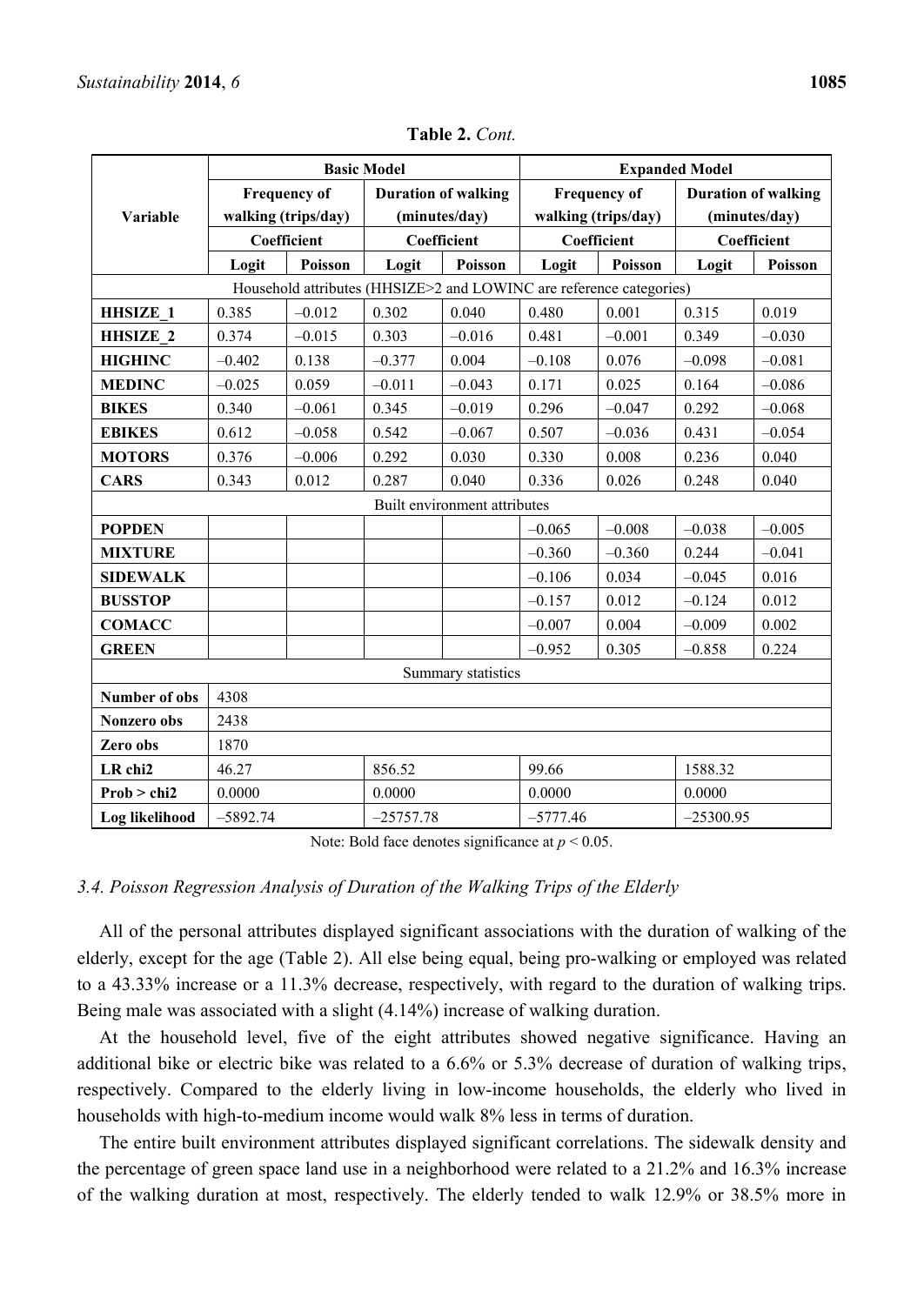duration if living in a neighborhood with the densest bus stops or most commercial destinations, respectively, and 21.4% or 4.0% less if living in a neighborhood with the densest population or most commercial destinations, respectively.

The signs for the household variables persisted across all models and the IRRs showed only a slight variation. The LR chi2 and Log likelihood of each model represent the overall goodness of fit. Adding built environment variables to the model enhanced the predictability as shown in the change of LR chi2 and Log likelihood (Table 2).

## **4. Discussion and Policy Implications**

This paper presented findings from a study aimed at investigating the relationship of the built environment on the walking activity of the elderly in the Chinese context. With data collected from 274 neighborhoods in the Zhongshan Metropolitan Area, we first generated six built environment attributes featuring walkability, walking facility, access to services and destinations, and esthetics. Then, we employed zero-inflated Poisson models to examine specifically how the probability, frequency and duration of self-reported walking trips of the elderly were related to the built environment attributes, together with personal and household attributes.

Personal and household attributes related to the gender, the employment status, the attitude towards travel modes, the living arrangement and the availability of vehicles are significantly correlated with the walking activity of the elderly. To be specific, being male or employed, favoring other modes than walking, living alone or with a spouse/partner, or owning vehicles like bikes, electric bikes, motorcycles or private cars, are highly related to the increase of probability of zero walking trips. A positive attitude towards walking is also found to substantially promote the frequency and duration of the walking trips. The findings on the correlation of a pro-walking attitude imply the potential effects of the broad dissemination of a healthy life style involving walking activity among the elderly.

The correlations of the built environment attributes on the walking activity of the elderly yield some interesting findings. To examine the magnitude of the built environments, we computed the weighted average elasticities of built environment attributes (Table 3) with the methods used by Ewing and Cervero [11]. For the probability of making zero walking trips, four attributes played a significantly negative role, albeit to varying degrees. The population density and the sidewalk density had large elasticities, while the bus stop density had a medium elasticity and the percentage of green space land use had a small elasticity. These findings indicate that the walkability (population density) and the walking facility (sidewalk density) would have stronger effects on promoting the elderly to choose walking, compared to the access to the public transportation services (the bus stop density) and the esthetics (percentage of green space land use).

In terms of the frequency and duration of walking trips, more available sidewalks, denser bus stops, easily accessible commercial establishments, and abundant green space land use near the residence would promote the elderly to walk more, which is consistent with previous findings [14]. Among the four attributes, the sidewalk density and commercial accessibility would have stronger effects than the bus stop density and percentage of green space land use for both the frequency and duration, as the elastisities have revealed. For example, for the elderly who make at least one walking trip per day, if the sidewalk density near their residence doubled from the average value of 5.08 (Table 1) to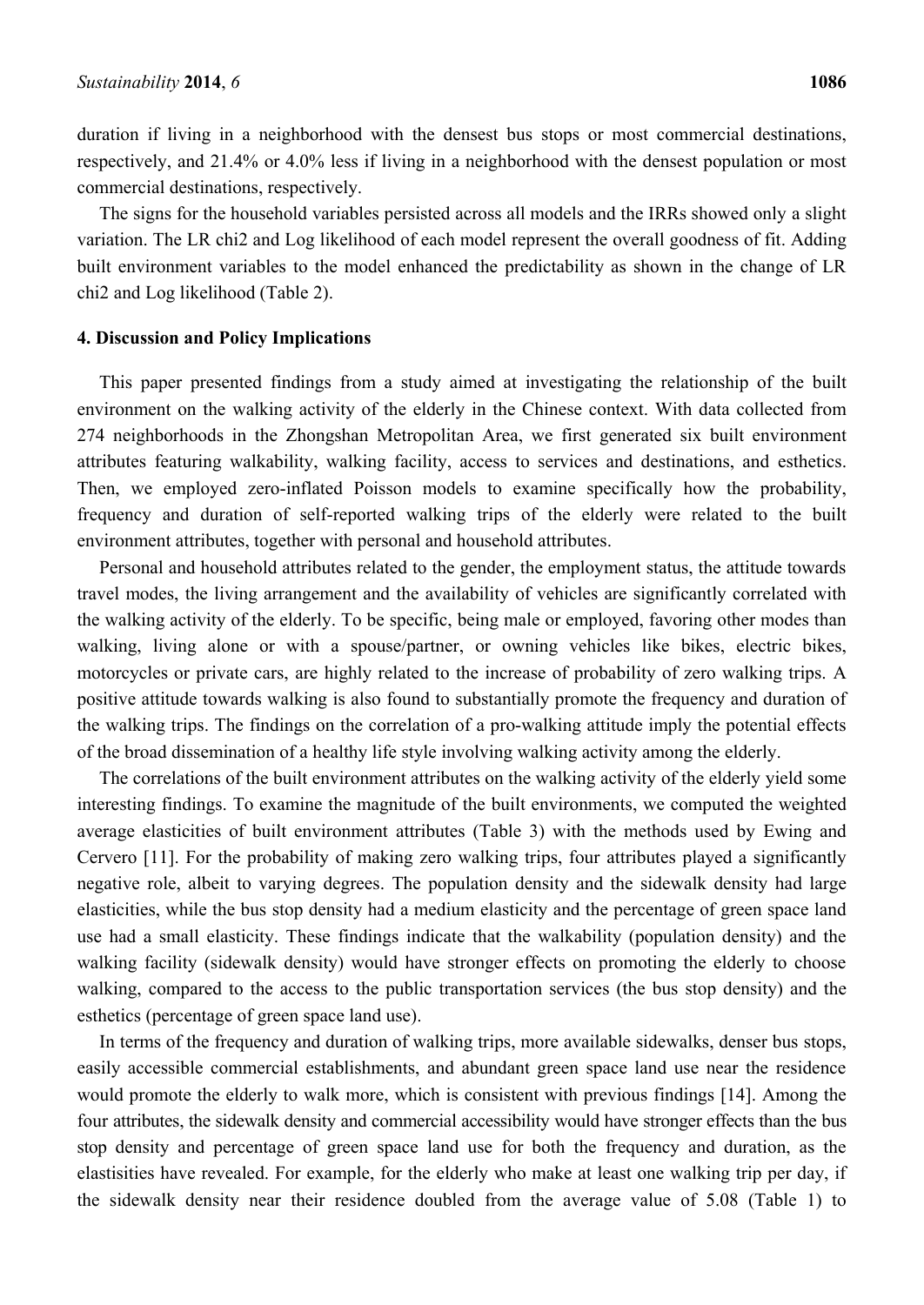10.16 (km/km<sup>2</sup>), their walking frequency and duration would, all else being equal, increase by 0.38 trips and 2.73 minutes.

| Category                   | <b>Variables</b>    | <b>Type One</b> | <b>Type Two</b> | <b>Type Three</b> |  |
|----------------------------|---------------------|-----------------|-----------------|-------------------|--|
|                            | Population density  | $-0.219$        | $-0.068$        | $-0.038$          |  |
| <b>Walkability</b>         | Land-use mixture    |                 | $-0.253$        | $-0.029$          |  |
| <b>Walking facility</b>    | Sidewalk density    | $-0.209$        | 0.155           | 0.079             |  |
| <b>Access to</b>           | Bus stop density    | $-0.114$        | 0.020           | 0.021             |  |
| Commercial<br>services and |                     |                 | 0.137           | 0.062             |  |
| destinations               | accessibility       |                 |                 |                   |  |
| <b>Esthetics</b>           | Percentage of green | $-0.028$        | 0.021           | 0.015             |  |
|                            | space land use      |                 |                 |                   |  |

**Table 3.** Elasticities of the walking activity of the elderly with respect to built environment variables.

Note: Type One represents the elasticities of the probability of having zero walking trips among all the respondents; Types Two and Three represent the elasticities of the frequency and duration of walking trips of the elderly who had at least one walking trip; / demonstrates that the variable is not significant at 95% confidence.

With regard to population density and land use mixture, which represent walkabilty in the western, especially the US, context, we, however, found inconsistent associations [11]. In populated and mixed-developed neighborhoods in Zhongshan, the elderly tend to walk less in terms of the frequency and duration. The land use mixture has the strongest effect (the largest absolute value of elasticity) of the six attributes of the walking frequency of the elderly. The average population densities are 3596 persons/km<sup>2</sup> in the Zhongshan Metropolitan Area and 15018 persons/km<sup>2</sup> in the Zhongshan's urban core. The population density may largely exceed those of the cases studied in the western context. The highly compact urban form, closely related to the dense population and mixed land use, is very likely to increase the possibility of trip-chaining instead of independent trips and to reduce the walking distance. Consequently, the frequency and duration of walking trips may decrease at the same time. Nonetheless, this was our preliminary speculation, and the underlying mechanism of the role that the compact urban form plays in Zhongshan remains unclear and is worthy of further study.

Based on the discussions above, we could recommend policies and interventions involving the built environment, e.g., building more and connective sidewalks, facilitating access to bus stops and commercial establishments, and increasing the proportion of green space land use, that are potentially effective to promote the sustainable transportation mode of walking among the elderly in Zhongshan. However, the compact urban form related to high density and mixed development, which is one of the main themes of urbanization in Chinese cities, may not necessarily facilitate the walking activity of the elderly. Therefore, in the context of rapid urbanization and evolving built environment features, the question of how to incorporate health interventions into the policy-making and practice of urban and transportation planning and promote the walking activity among the elderly, would be a great challenge in China.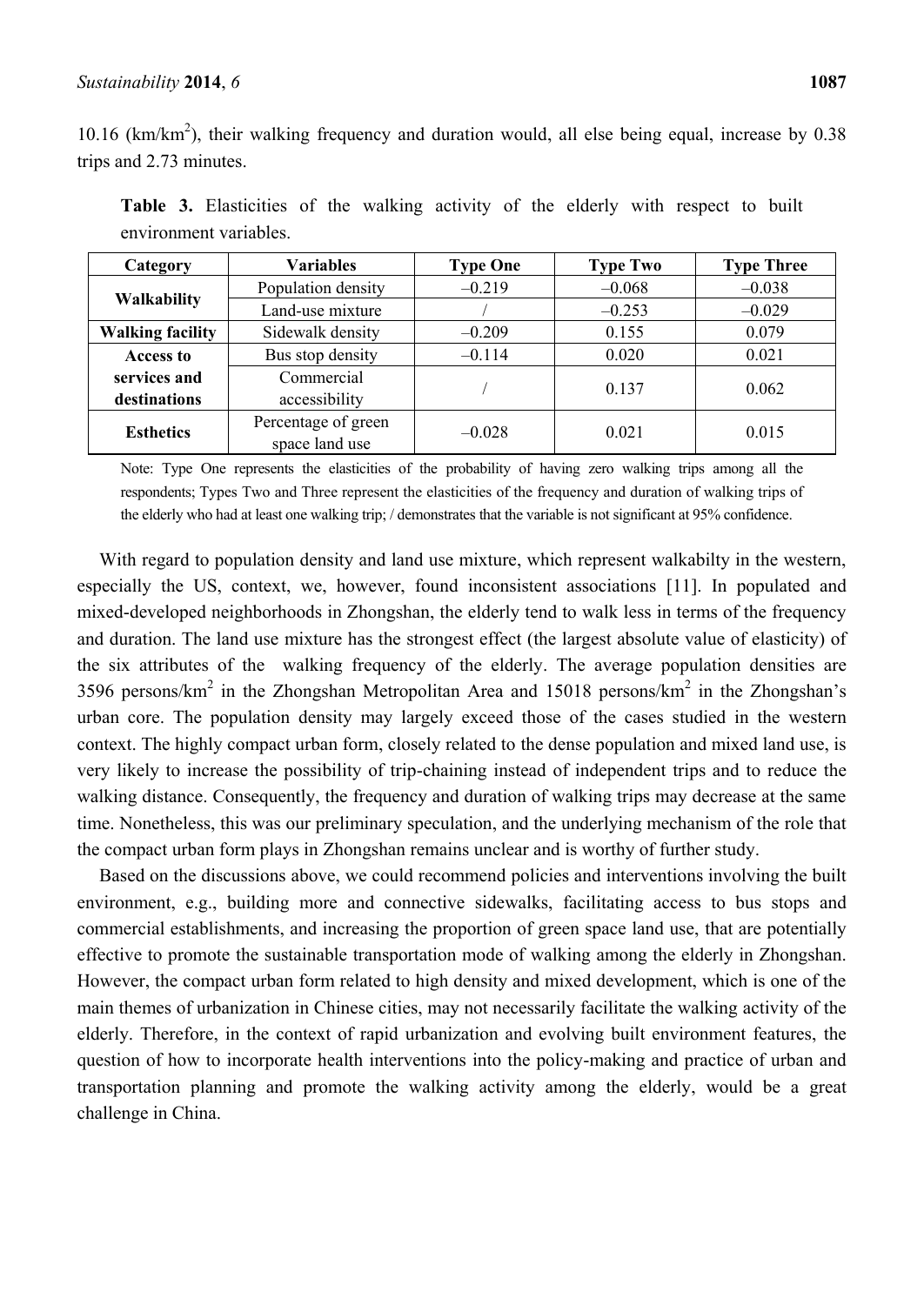#### **5. Strengths and Limitations**

This study has a number of strengths and limitations. In terms of the strengths, firstly, the study investigated the objective built environment in the Chinese context with a quantitative approach and with the aim to facilitate the emerging built environment-travel behavior research in China. Secondly, the study focused on the elderly population and provided informative policy implications for the aging society. Finally, the study revealed the effects of various built environments on travel behaviors in a developing country with rapid urbanization and motorization, which might further promote the comparative research between different contexts. In terms of the limitations, firstly, the study was restricted to the Zhongshan Metropolitan Area, which is a single geographical area in the Pearl River Delta. Therefore, the findings may only be generalized to the geographical characteristics that are similar to Zhongshan. Secondly, the dependent outcomes, walking frequency and duration, are derived from self reports, which may lead to self report bias that does not capture all domains of this activity. However, self reports in physical activity remain the primary source for assessing walking activity in large scale studies like this [28]. Finally, cross sectional data were used in this study. The full evaluation of causal effects of built environment on walking activity will require longitudinal and multilevel analyses over time.

## **6. Conclusions**

This study adds to the existing literature by exploring the relationship between built environment and the walking activity of the elderly in the Chinese context with data collected in the Zhongshan Metropolitan Area. The study generated six built environment attributes featuring walkability, walking facility, access to services and destinations, and esthetics. In a next step, zero-inflated Poisson models were used to examine specifically how the probability, frequency and duration of walking trips of the elderly were related to the built environment attributes and personal and household attributes.

Among the six built environment attributes, five (population density, sidewalk density, percentage of green space land use, bus stop density, commercial accessibility) displayed substantial variations across neighborhoods in Zhongshan. The descriptive analysis showed some remarkable differences between the socio-demographic characteristics of the elderly who had zero or at least one walking trip per day. The zero-inflated regression models suggested that, all else being equal, abundant sidewalks, dense bus stops, easily accessible commercial establishments, and ample green land space were related to the increase of probability, frequency, and duration of the walking activity of the elderly. The findings were consistent with the positive associations of walking facility, accessibility to transit and destinations, and esthetic features of the walking activity, which had previously been found in the western context. However, the walkability, which features the compact urban form in the western context, may not play a positive role in promoting walking activity among Zhongshan's elderly, as revealed by the present paper. The models also detected that the attitude towards walking and the availability of household vehicles were strongly related to the elderly's walking activity in Zhongshan. The findings provide insights for transportation and public health agencies, practitioners, and researchers into the policy-making of boosting the sustainable transportation mode and the design of interventions on health promotion for the elderly in China. Among the possible interventions, we suggested the first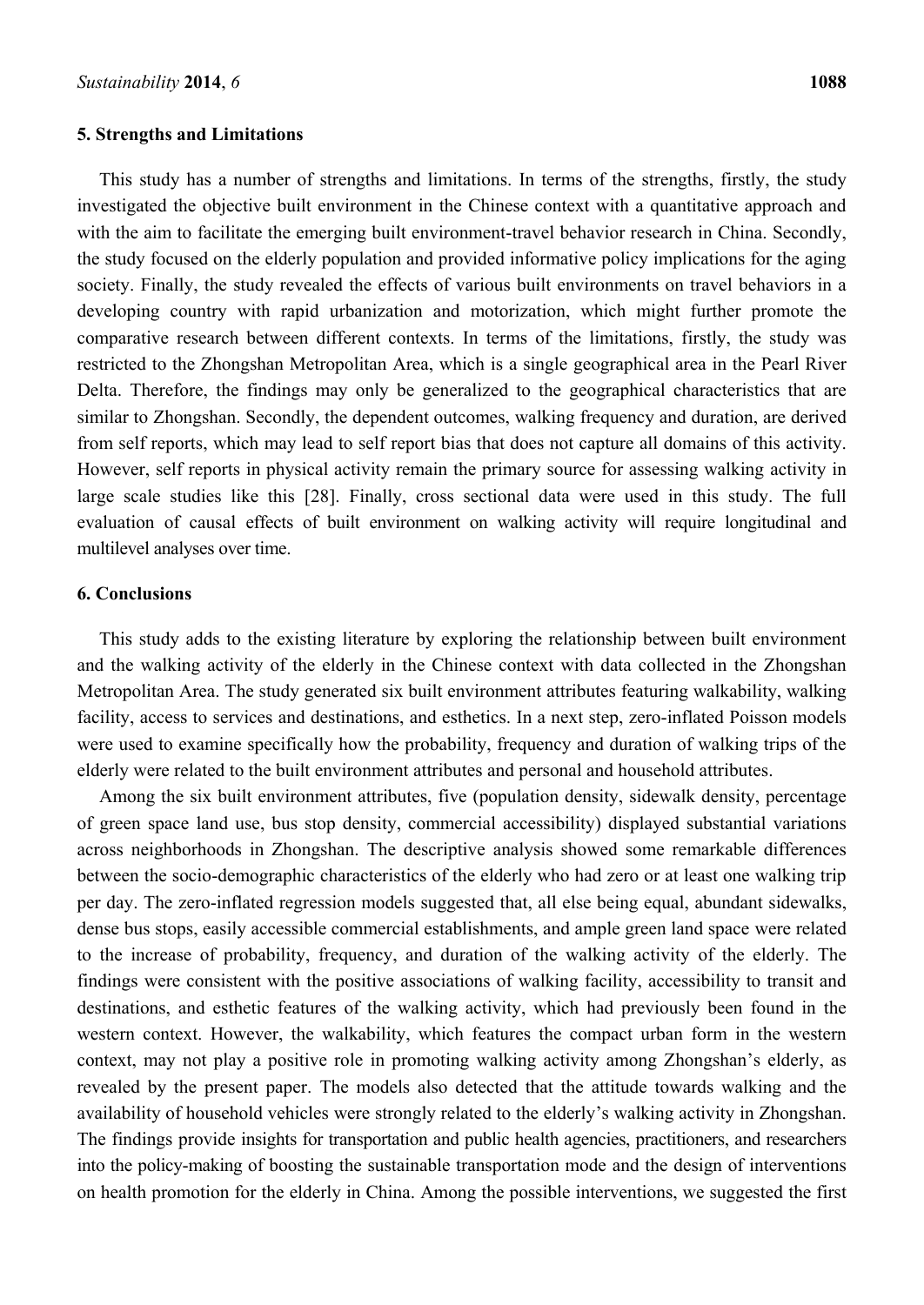priority for the government should be to build sidewalks, considering the elasticity of the measures (Table 3) and cost-efficiency of the interventions. During the reconstruction of urban road networks in the past decade or two, some of the sidewalks in Zhongshan were transformed to driveways to facilitate motorized travel demands. To enhance walking, the government could restore the original sidewalks to promote walking activity without much investment.

## **Acknowledgment**

The authors acknowledge the financial support of Project 12&ZD203 by National Social Science Foundation of China, Project 51308336 by National Natural Science Foundation of China, Project 2013M541522 by China Postdoctoral Science Foundation, and Project 12TS15 by Social Science Foundation of Shanghai Jiao Tong University.

## **Conflicts of Interest**

The authors declare no conflict of interest.

## **References and Notes**

- 1. Nelson, M.E.; Rejeski, W.J.; Blair, S.N.; Duncan, P.W.; Judge, J.O.; King, A.C.; Macera, C.A.; Castaneda-Sceppa, C. Physical activity and public health in older adults: Recommendation from the American College of Sports Medicine and the American Heart Association. *Med. Sci. Sports Exerc.* **2007**, *39*, 1435–1445.
- 2. Keysor, J.J. Does late-life physical activity or exercise prevent or minimize disablement? A critical review of the scientific evidence. *Am. J. Prev. Med.* **2003**, *25*, 129–136.
- 3. Van Cauwenberg, J.; Clarys, P.; de Bourdeaudhuij, I.; van Holle, V.; Verte, D.; de Witte, N.; de Donder, L.; Buffel, T.; Dury, S.; Deforche, B. Physical environmental factors related to walking and cycling in older adults: The Belgian aging studies. *BMC Publ. Health* **2012**, *12*, 142–154.
- 4. Gómez, L.F.; Parra, D.C.; Buchner, D.; Brownson, R.C.; Sarmiento, O.L.; Pinzón, J.D.; Ardila, M.; Moreno, J.; Serrato, M.; Lobelo, F. Built environment attributes and walking patterns among the elderly population in Bogotá. *Am. J. Prev. Med.* **2010**, *38*, 592–599.
- 5. Lee, I.; Buchner, D.M. The importance of walking to public health. *Med. Sci. Sports Exerc.* **2008**, *40*, S512–S518.
- 6. Eyler, A.A.; Brownson, R.C.; Bacak, S.J.; Housemann, R.A. The epidemiology of walking for physical activity in the United States. *Med. Sci. Sports Exerc.* **2003**, *35*, 1529–1536.
- 7. Siegel, P.Z.; Brackbill, R.M.; Heath, G.W. The epidemiology of walking for exercise: Implications for promoting activity among sedentary groups. *Am. J. Publ. Health* **1995**, *85*, 706–710.
- 8. Wu, Y. *China Report of the Development on Aging Cause*; Social Sciences Acadamic Press: Beijing, China, 2013.
- 9. National Health and Family Planning Commission of China. *Promotiona of Healthy Living Style in China*; National Health and Family Planning Commission of China (NHFPC): Beijing, China, 2007.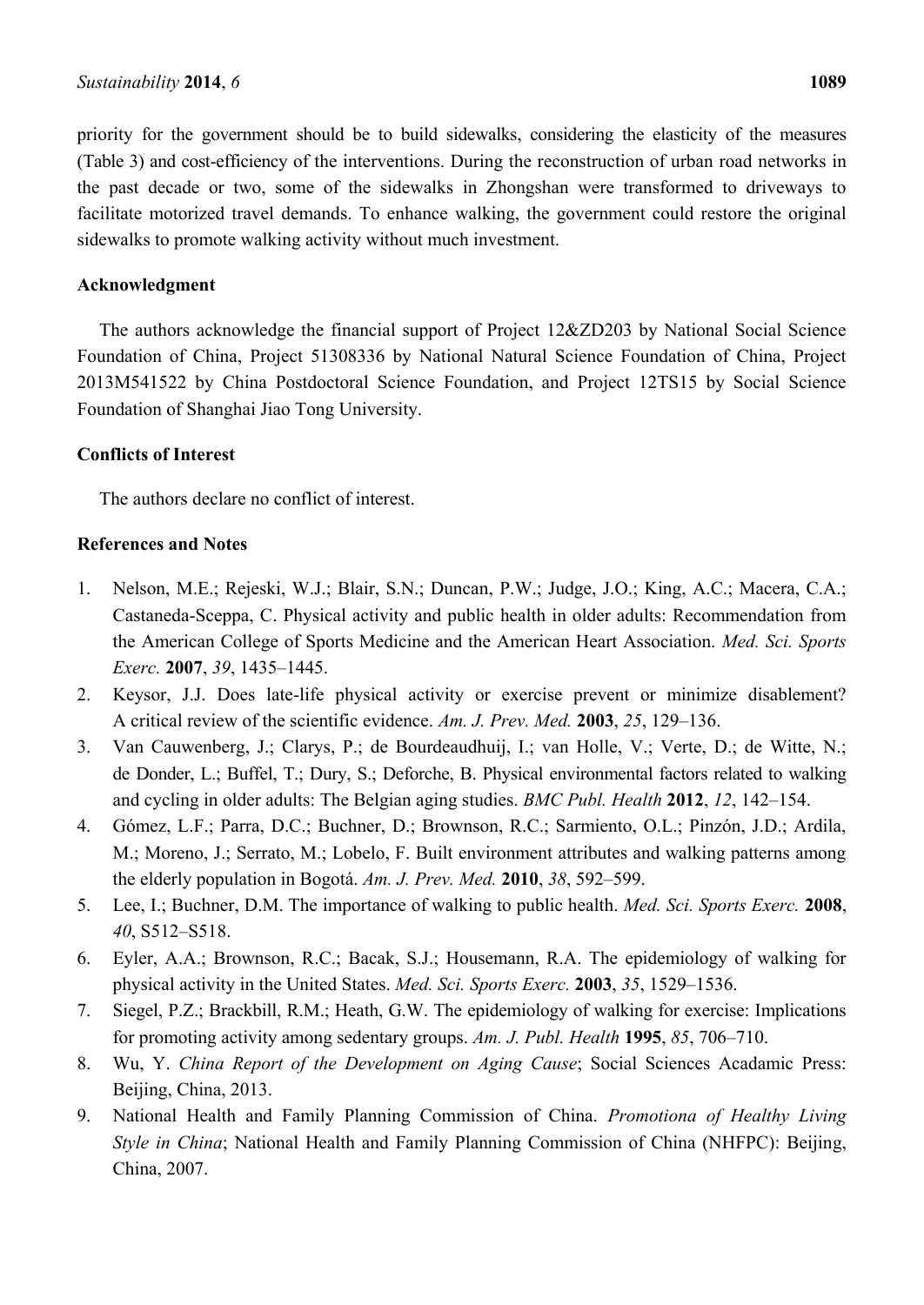- 10. Cerin, E.; Lee, K.Y.; Barnett, A.; Sit, C.; Cheung, M.C.; Chan, W.M.; Johnston, J. Walking for transportation in Hong Kong Chinese urban elders: A cross-sectional study on what destinations matter and when. *Int. J. Behav. Nutr. Physl. Activ.* **2013**, *10*, 78–87.
- 11. Ewing, R.; Cervero, R. Travel and the Built Environment. *J. Am. Plann. Assoc.* **2010**, *76*, 265–294.
- 12. Rodríguez, D.A.; Evenson, K.R.; Diez Roux, A.V.; Brines, S.J. Land use, residential density, and walking: The multi-ethnic study of atherosclerosis. *Am. J. Prev. Med.* **2009**, *37*, 397–404.
- 13. Badland, H.M.; Garrett, N.; Schofield, G.M. How does car parking availability and public transport accessibility influence work-related travel behaviors? *Sustainability* **2010**, *2*, 576–590.
- 14. Van Cauwenberg, J.; de Bourdeaudhuij, I.; de Meester, F.; van Dyck, D.; Salmon, J.; Clarys, P.; Deforche, B. Relationship between the physical environment and physical activity in older adults: A systematic review. *Health Place* **2011**, *17*, 458–469.
- 15. Brownson, R.C.; Hoehner, C.M.; Day, K.; Forsyth, A.; Sallis, J.F. Measuring the Built Environment for Physical Activity State of the Science. *Am. J. Prev. Med.* **2009**, *36*, S99–S123.
- 16. Saelens, B.E.; Handy, S.L. Built environment correlates of walking: A review. *Med. Sci. Sports exerc.* **2008**, *40*, S550–S566.
- 17. King, W.C.; Belle, S.H.; Brach, J.S.; Simkin-Silverman, L.R.; Soska, T.; Kriska, A.M. Objective measures of neighborhood environment and physical activity in older women. *Am. J. Prev. Med.*  **2005**, *28*, 461–469.
- 18. Riva, M.; Gauvin, L.; Apparicio, P.; Brodeur, J.M., Disentangling the relative influence of built and socioeconomic environments on walking: The contribution of areas homogenous along exposures of interest. *Soc. Sci. Med.* **2009**, *69*, 1296–1305.
- 19. Shigematsu, R.; Sallis, J.; Conway, T.; Saelens, B.; Frank, L.; Cain, K.; Chapman, J.; King, A. Age differences in the relation of perceived neighborhood environment to walking. *Med. Sci. Sports Exerc.* **2009**, *41*, 314–321.
- 20. Saelens, B.E.; Sallis, J.F.; Black, J.B.; Chen, D. Neighborhood-based differences in physical activity: An environment scale evaluation. *Am. J. Publ. Health* **2003**, *93*, 1552–1558.
- 21. Song, Y.; Knaap, G.J. Quantitative Classification of Neighbourhoods: The Neighbourhoods of New Single-family Homes in the Portland Metropolitan Area. *J. Urban Des.* **2007**, *12*, 1–24.
- 22. Duncan, M.J.; Spence, J.C.; Mummery, W.K. Perceived environment and physical activity: A meta-analysis of selected environmental characteristics. *Int. J. Behav. Nutr. Phys. Activ.* **2005**, *2*, 11–19.
- 23. Berke, E.M.; Koepsell, T.D.; Moudon, A.V.; Hoskins, R.E.; Larson, E.B. Association of the built environment with physical activity and obesity in older persons. *Am. J. Publ. Health* **2007**, *97*, 486–492.
- 24. Siu, V.W.; Lambert, W.E.; Fu, R.; Hillier, T.A.; Bosworth, M.; Michael, Y.L. Built Environment and Its Influences on Walking among Older Women: Use of Standardized Geographic Units to Define Urban Forms. *J. Environ. Publ. Health* **2012**, *2012*, 1–9.
- 25. Sallis, J.F.; Cervero, R.B.; Ascher, W.; Henderson, K.A.; Kraft, M.K.; Kerr, J. An ecological approach to creating active living communities. *Annu. Rev. Public Health* **2006**, *27*, 297–322.
- 26. Ogilvie, D.; Mitchell, R.; Mutrie, N.; Petticrew, M.; Platt, S. Personal and environmental correlates of active travel and physical activity in a deprived urban population. *Int. J. Behav.Nutr. Phys. Activ.* **2008**, *5*, 43–54.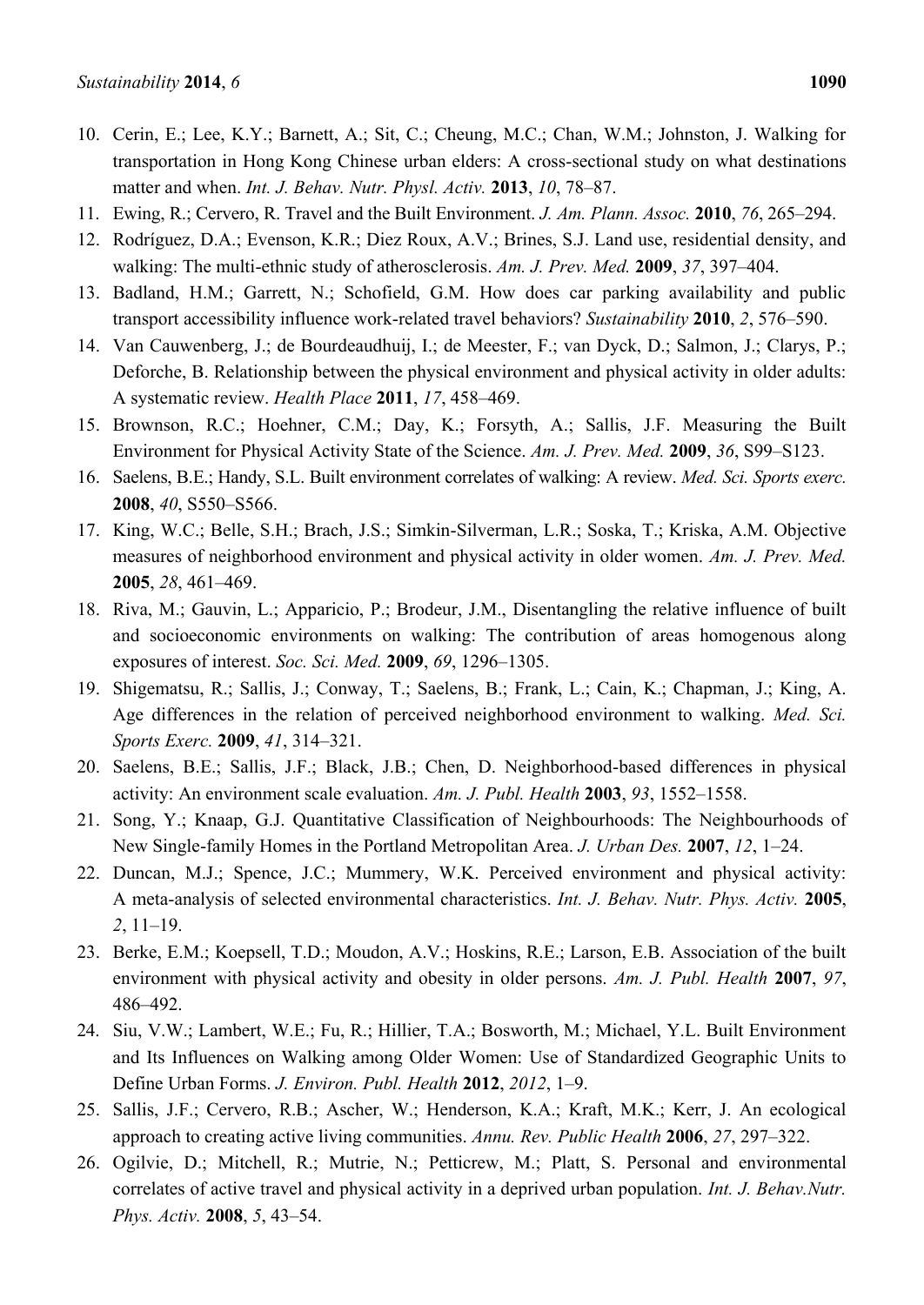- 27. Kemperman, A.; Timmerman, H. Influences of built environment on walking and cycling by latent segments of aging population. *Transport. Res. Rec.* **2009**, *2134*, 1–9.
- 28. Li, F.; Fisher, K.J.; Brownson, R.C.; Bosworth, M. Multilevel modelling of built environment characteristics related to neighbourhood walking activity in older adults. *J. Epidemiol. Community Health* **2005**, *59*, 558–564.
- 29. Nagel, C.L.; Carlson, N.E.; Bosworth, M.; Michael, Y.L. The relation between neighborhood built environment and walking activity among older adults. *Am. J. Epidemiol.* **2008**, *168*, 461–468.
- 30. Sugiyama, T.; Ward Thompson, C. Older people's health, outdoor activity and supportiveness of neighbourhood environments. *Landsc. Urban Plann.* **2007**, *83*, 168–175.
- 31. Sugiyama, T.; Thompson, C.W.; Alves, S. Associations between neighborhood open space attributes and quality of life for older people in Britain. *Environ. Behav.* **2009**, *41*, 3–21.
- 32. Lee, I.; Ewing, R.; Sesso, H.D. The built environment and physical activity levels: The Harvard Alumni Health Study. *Am. J. Prev. Med.* **2009**, *37*, 293–298.
- 33. Saelens, B.E.; Sallis, J.F.; Frank, L.D. Environmental correlates of walking and cycling: Findings from the transportation, urban design, and planning literatures. *Ann. Behav. Med.* **2003**, *25*, 80–91.
- 34. Cerin, E.; Sit, C.P.; Barnett, A.; Cheung, M.C.; Chan, W.M. Walking for Recreation and Perceptions of the Neighborhood Environment in Older Chinese Urban Dwellers. *J. Urban Health*  **2013**, *90*, 56–66.
- 35. Vaughan, K.; Miller, W.C. Validity and reliability of the Chinese translation of the Physical Activity Scale for the Elderly (PASE). *Disabil. Rehabil.* **2013**, *35*, 191–197.
- 36. Yu, H.; Zhu, W.; Qiu, J.; Zhang, C. Physical Activity Scale for Elderly (PASE): A Crossvalidation study for Chinese Older Adults. *Med. Sci. Sports Exerc.* **2012**, *44*, 647–647.
- 37. Ku, P.W.; McKenna, J.; Fox, K.R. Dimensions of subjective well-being and effects of physical activity in chinese older adults. *J. Aging Phys. Act.* **2007**, *15*, 382–397.
- 38. Qin, L.; Corpeleijn, E.; Jiang, C.; Thomas, G.N.; Schooling, C.M.; Zhang, W.; Cheng, K.K.; Leung, G.M.; Stolk, R.P.; Lam, T.H. Physical Activity, Adiposity, and Diabetes Risk in Middle-Aged and Older Chinese Population. *Diabetes Care* **2010**, *33*, 2342–2348.
- 39. Schooling, C.M.; Lam, T.H.; Li, Z.B.; Ho, S.Y.; Chan, W.M.; Ho, K.S.; Tham, M.K.; Cowling, B.J.; Leung, G.M. Obesity, physical activity, and mortality in a prospective Chinese elderly cohort. *Arch. Intern. Med.* **2006**, *166*, 1498–1504.
- 40. Zhao, P. The Impact of the Built Environment on Individual Workers' Commuting Behavior in Beijing. *Int. J. Sustain. Transport.* **2013**, *7*, 389–415.
- 41. Zhang, Y.; Li, Y.; Yang, X.; Liu, Q.; Li, C. Built Environment and Household Electric Bike Ownership. *Transport. Res. Rec.* **2013**, *2387*, 102–111.
- 42. National Bureau of Statistics of China. *China Statistical Yearbook 2010*; China Statistics Press: Beijing, China, 2010.
- 43. Zhongshan Municipal Bureau of Urban Planning. *Zhongshan Transportation Development Planning*; Zhongshan Municipal Bureau of Urban Planning: Zhongshan, China, 2010.
- 44. Martinez, L.M.; Viegas, J.M.; Silva, E.A. A traffic analysis zone definition: A new methodology and algorithm. *Transportation* **2009**, *36*, 581–599.
- 45. Kockelman, K.M. Travel behavior as function of accessibility, land use mixing, and land use balance: Evidence from San Francisco Bay Area. *Transport. Res. Rec.* **1997**, *1607*, 116–125.